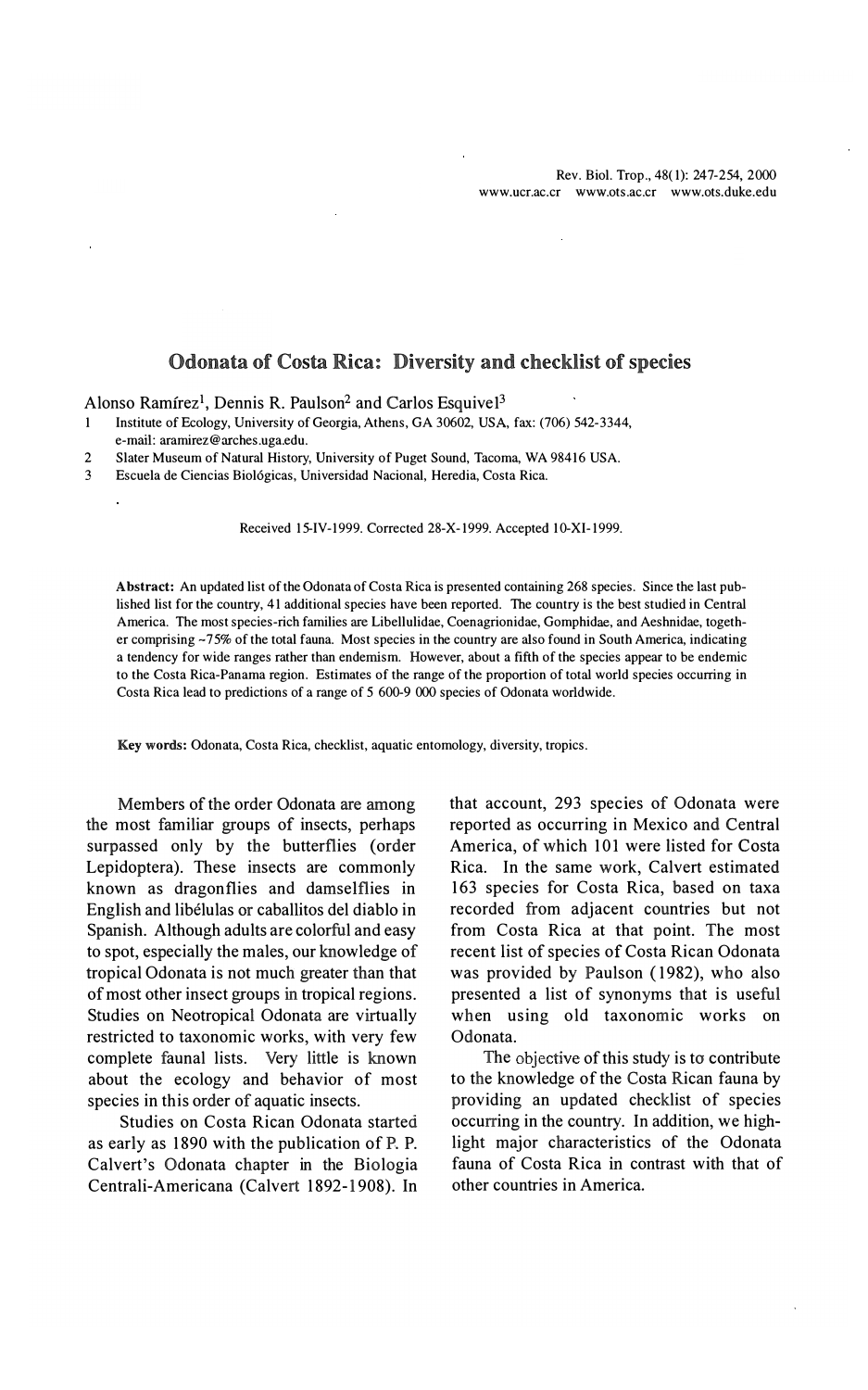# MATERIALS AND METHODS

Data were obtained from the collections and databases of the authors and the Museo de Insectos at the Universidad de Costa Rica. In addition, information was obtained from collections made by S. Brooks, British Museum of Natural History, England (Brooks 1989); T. Donnelly, Binghamton, New York; S. Dunkle, Plano, Texas; G. Harp, State University, Arkansas; and R. Novelo-Gutiérrez, Instituto de Ecología A.C., Mexico.

# RESULTS

At present, 268 species of Odonata have been recorded from Costa Rica, distributed among 14 families and 73 genera (Table 1). Four families stand out as the most diverse, in number of both genera and species: Libellulidae, Coenagrionidae, Gomphidae, and Aeshnidae (Fig. 1). The four families combined comprise  $\sim$ 75% of the total Odonata fauna of Costa Rica.

# TABLE 1

List of species of the order Odonata from Costa Rica.

### Suborder Zygoptera Polythoridae

Cora chirripa Calvert, 1907 C. marina Selys, 1868 C. notoxantha Ris, 1918 C. obscura Ris, 1918 C. semiopaca Selys, 1878 C. skinneri Calvert, 1907 Miocora peraltica Calvert, 1917

### Calopterygidae

Hetaerina caja (Drury, 1773) H. capitalis Selys, 1873 H. cruentata (Rambur, 1842) H. fuscoguttata Selys, 1878 H. majuscula Selys, 1853 H. miniata Selys, 1879 H. occisa Hagen in Selys, 1853 H. sempronia Hagen in Selys, 1853 H. titia (Drury, 1773)

#### Lestidae

Archilestes grandis (Rambur, 1842) A. latialatus Donnelly, 1981 A. neblina Garrison, 1982 a Lestes alacer Hagen, 1861 L. forficula Rambur, 1842 L. henshawi Calvert, 1907 L. sigma Calvert, 1901 L. tenuatus Rambur, 1842 L. tikalus Kormondy, 1959

#### Perilestidae

Perissolestes magdalenae (Williamson and Williamson, 1924) <sup>e</sup> P. remotus (Williamson and Williamson, 1924)

#### Megapodagrionidae

Heteragrion albifrons Ris, 1918 H. atrolineatum Donnelly, 1992 b H. erythrogastrum Selys, 1886 H. majus Selys, 1886 H. mitratum Williamson, 1919 c Philogenia carrillica Calvert, 1907 P. championi Calvert, 1901 P. expansa Calvert, 1924 P. lankesteri Calvert, 1924 P. peacocki Brooks, 1989 a P. terraba Calvert, 1907 Thaumatoneura inopinata McLachlan, 1897

### Pseudostigmatidae

Mecistogaster linearis (Fabricius, 1776) M. modesta Selys, 1860 M. omata Rambur, 1842 Megaloprepus caerulatus (Drury, 1782) Pseudostigma aberrans Selys, 1860 P. accedens Selys, 1860 <sup>e</sup>

#### Platystictidae

Palaemnema baltodanoi Brooks, 1989 a P. chiriquita Calvert, 1931 P. collaris Donnelly, 1992 b P. dentata Donnelly, 1992 b P. distadens Calvert, 1931 P. gigantula Calvert, 1931 P. melanota Ris, 1918 P. nathalia Selys, 1886 P. paulirica Calvert, 1931 P. reventazoni Calvert, 1931

#### Protoneuridae

Neoneura amelia Calvert, 1903 N. esthera Williamson, 1917 Protoneura amatoria Calvert, 1907 P. aurantiaca Selys, 1886 P. sulfurata Donnelly, 1989 a Psaironeura remissa (Calvert, 1903) P. selvatica Esquivel, 1993 a

Continues...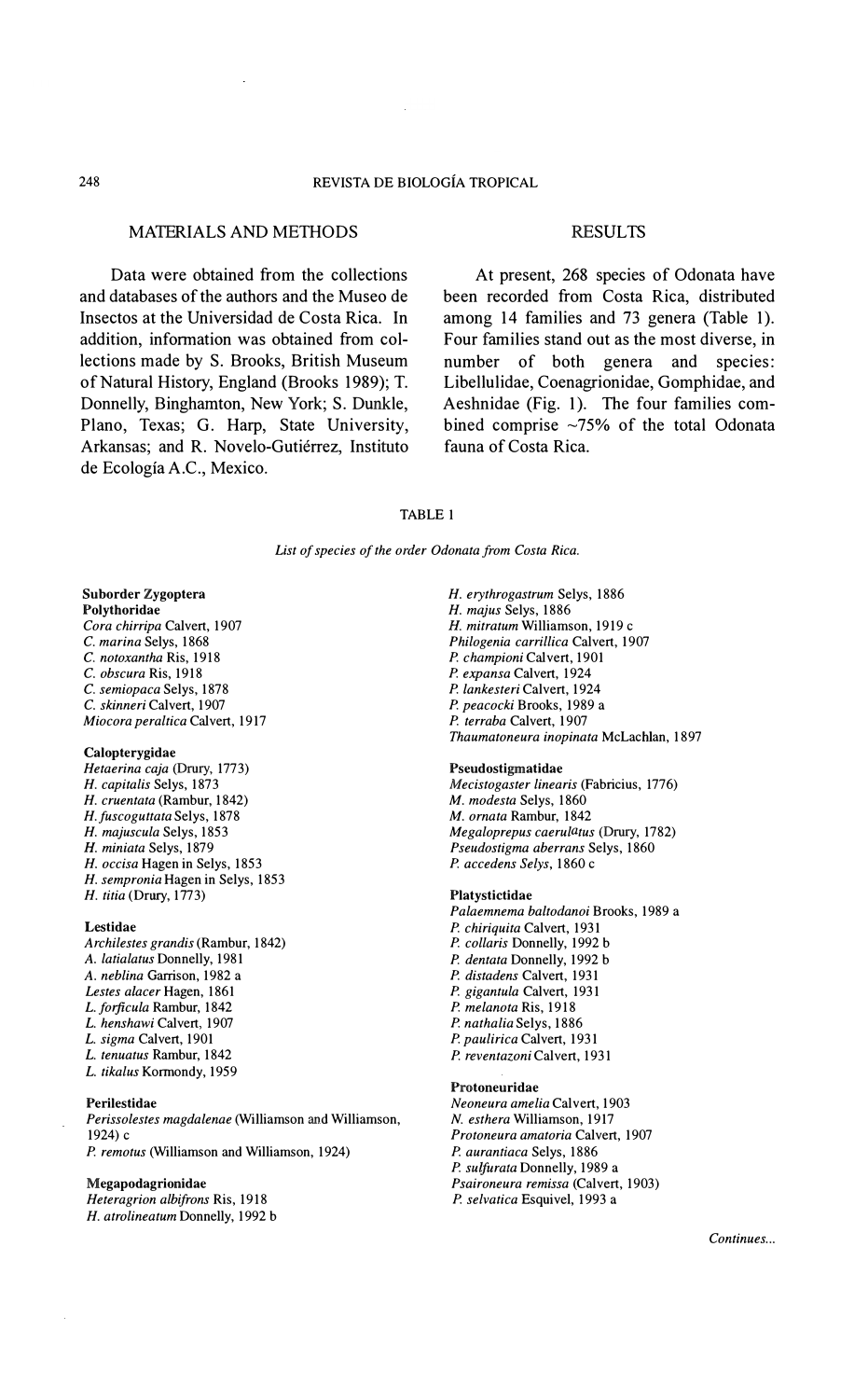### Table 1 (continued)

### Coenagrionidae

Acanthagrion inexpectum Leonard, 1977 A. speculum Garrison, 1985 ad A. trilobatum Leonard, 1977 Anisagrion allopterum Selys, 1876 A. kennedyi Leonard, 1937 Argia adamsi Calvert, 1902 ' A. anceps Garrison, 1996 ad A. chelata Calvert, 1902 A. cupraurea Calvert, 1902 A. cuprea (Hagen, 1861) <sup>e</sup> A. difficilis Se1ys, 1865 A. eliptica Se1ys, 1865 c A. exrranea (Hagen, 1861) A. fissa Selys, 1865 A. frequentula Calvert, 1907 A. gaumeri Calvert, 1907 c A. indicarrix Calvert, 1902 A. insipida Hagen in Se1ys, 1865 A. johannella Calvert, 1907 A. medullaris Hagen in Selys, 1865 A. oculata Hagen in Selys, 1865 A. oenea Hagen in Selys, 1865 A. pocomana Calvert, 1907 A. popoluca Calvert, 1902 A. pulla Hagen in Selys, 1865 A. rogersi Calvert, 1902 A. talamanca Calvert, 1907 A. terira Calvert, 1907 A. tezpi Calvert, 1902 A. translara Hagen in Selys, 1865 A. ulmeca Calvert, 1902 A. underwoodi Calvert, 1907 A. variabilis Selys, 1865 Chrysobasis lucifer Donnelly, 1967 Enallagma civile (Hagen, 1861) E. novaehispaniae Calvert, 1907 Ischnura capreolus Hagen, 1861 l. hastata (Say, 1839) l. ramburii (Selys, 1850) Leptobasis vacillans Hagen in Selys, 1877 Metaleptobasis bovilla Calvert, 1907 M. westfalli Cumming, 1954 Nehalennia minuta (Selys, 1857) Neoeryrhromma cultellatum (Selys, 1876) Telebasis aurea May, 1992 a T. corallina (Selys, 1876) T. digiticollis Calvert, 1902 T.filiola (Perty, 1834) T. garleppi Ris, 1918 T. griffinii (Martin, 1896) T. isthmica Calvert, 1902 T. salva (Hagen, 1861)

### Suborder Anisoptera Aeshnidae

Aeshna comigera Brauer, 1865 A. jalapensis Williamson, 1908

A. psilus Calvert, 1947 A. williamsoniana Calvert, 1905 c Anax amazili (Burmeister, 1839) A. concolor Brauer, 1865 Coryphaeschna adnexa (Hagen, 1861) C. amazonica De Marmels, 1989 bd C. apeora Paulson, 1994 a C. diapyra Paulson, 1994 a C. viriditas Calvert, 1952 Gynacantha auricularis Martin, 1909 c G. caudata Karsch, 1891 G. gracilis (Bunneister, 1839) G. laticeps Williamson, 1923 G. membranalis Karsch, 1891 G. mexicana Selys, 1868 G. nervosa Rambur, 1842 G. tibiata Karsch, 1891 Neuraeschna maya Belle, 1989 b Remartinia luteipennis (Burmeister, 1839) Staurophlebia reticulata (Burmeister, 1839) Triacanthagyna caribbea Williamson, 1923 T. ditzleri Williamson, 1923 T. satyrus (Martin, 1909) T. septima (Se1ys, 1857) Gomphidae Agriogomphus tumens (Calvert, 1905) Aphylla obscura (Kirby, 1899) A. protracta (Hagen in Selys, 1859) d Archaeogomphus furcatus Williamson, 1923 Desmogomphus paucinervis (Selys, 1873) Epigomphus armatus Ris,1918 E. camelus Calvert, 1905 E. comiculatus Belle, 1989 a E. echeverrii Brooks, 1989 a E. houghtoni Brooks, 1989 a E. quadracies Calvert, 1903 E. subobtusus Se1ys, 1878 E. subsimilis Calvert, 1920 E. tumefactus Calvert, 1903 E. verticicomis Calvert, 1908 Erpetogomphus bothrops Garrison, 1994 bd E. constrictor Ris, 1918 c E. elaphe Garrison, 1994 bd E. eutainia Calvert, 1905 c E. schausi Calvert, 1919 c E. iristani Calvert, 1912 Perigomphus pallidistylus (Belle, 1972) Phyllocycla volsella (Calvert, 1905) Phyllogomphoides appendiculatus (Kirby, 1899) P. bifasciatus (Hagen in Selys, 1878) P. burgosi Brooks, 1989 a P. pugnifer Donnelly, 1979 P. suasus (Selys, 1859) Progomphus anomalus Belle, 1973 c P. clendoni Calvert, 1905 P. longistigma Ris, 1918

P. mexicanus Belle, 1973

Continues..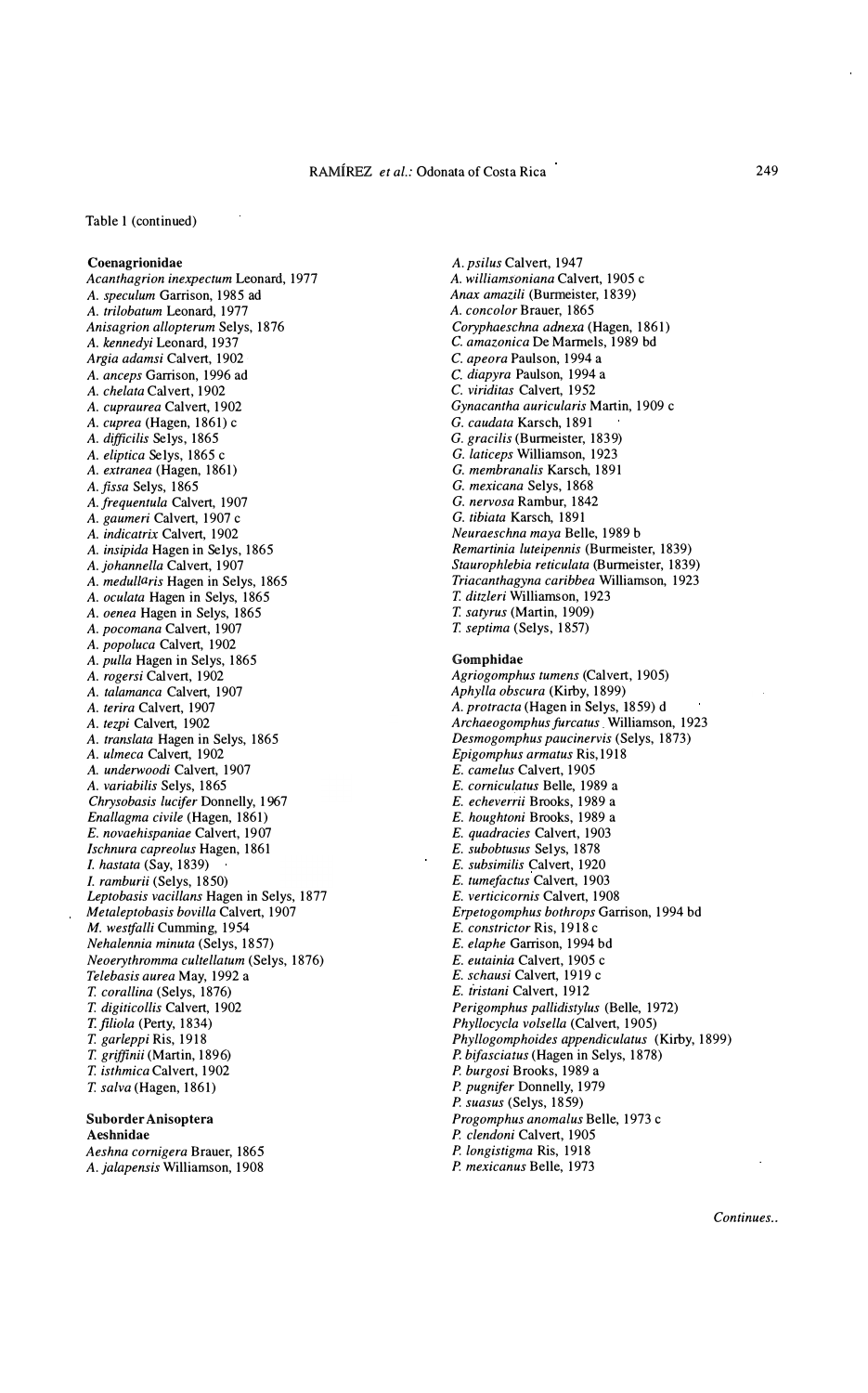Table I (continued)

P. pygmaeus Selys, 1873 Cordulegastridae Cordulegaster godmani McLachlan, 1878

Corduliidae Neocordulia batesi (Selys, 1871) N. campana May and Knopf, 1988 b N. griphus May, 1991 a

### Libellulidae

Anatya normalis Calvert, 1899 Brachymesia furcata (Hagen, 1861) B. herbida (Gundlach, 1889) Brechmorhoga nubecula (Rambur, 1842) B. pertinax (Hagen, 1861) B. praecox (Hagen, 1861) B. rapax Calvert, 1898 B. vivax Calvert, 1906 Cannaphila insularis Kirby, 1889 C. mortoni Donnelly, 1992 b C. vibex (Hagen, 1861) Dythemis multipunctata Kirby, 1894 D. sterilis Hagen, 1861 Elasmothemis cannacrioides (Calvert, 1906) Erythemis attala (Selys, 1857) E. haematogastra (Burmeister, 1839) E. mithroides (Brauer, 1900) E. peruviana (Rambur, 1842) E. plebeja (Burmeister, 1839) E. simplicicollis (Say, 1839) E. vesiculosa (Fabricius, 1775) Erythrodiplax abjecta (Rambur, 1842) E. andagoya Borror, 1942 E. berenice (Drury, 1770) c E. castanea (Burmeister, 1839) E. famula (Erichson. 1848) E. fervida (Erichson, 1848) E.funerea (Hagen, 1861) E.fusca (Rambur, 1842) E. kimminsi Borror, 1942 E. umbrata (Linnaeus, 1758) Idiataphe amazonica (Kirby, 1889) <sup>e</sup> J. cubensis (Scudder, 1866) Libellula croceipennis Selys, 1868 L. foliata (Kirby, 1889) L. herculea Karsch, 1889 L. mariae Garrison, 1992 a Macrothemis aurimaculata Donnelly, 1984 b M. delia Ris, 1913 M. extensa Ris, 1913

M. hemichlora (Burmeister, 1839) M. imitans Karsch, 1890 M. inacuta Calvert, 1898 M. inequiunguis Calvert, 1895 M. musiva Calvert, 1898 M. pseudimitans Calvert, 1898 Miathyria marcella (Selys, 1857) M. simplex (Rambur, 1842) Micrathyria aequalis (Hagen, 1861) M. atra (Martin, 1897) M. catenata Calvert, 1909 M. dictynna Ris, 1919 M. didyma (Selys, 1857) M. hagenii Kirby, 1890 M. laevigata Calvert, 1909 M. mengeri Ris, 1919 M. ocellata Martin, 1897 M. pseudeximia Westfall, 1992 bd M. schumanni Calvert, 1906 M. tibialis Kirby, 1897 <sup>e</sup> Nephepeltia cha/conota Ris, 1919 c N. phryne (Perty, 1834) Oligoclada umbricola Borror, 1931 c Orthemis biolleyi Calvert, 1906 O. cultriformis Calvert, 1899 O. discolor (Burrneister, 1839) c O. ferruginea (Fabricius, 1775) O. levís Calvert, 1906 Paltothemis lineatipes Karsch, 1890 Pantala flavescens (Fabricius, 1798) P. hymenaea (Say, 1839) Perithemis domitia (Drury, 1773) P. electra Ris, 1930 P. mooma Kirby, 1889 Pseudoleon superbus (Hagen, 1861) Rhodopygia hinei Calvert, 1907 Sympetrum illotum (Hagen. 1861) S. nigrocreatum Calvert, 1920 Tauriphila argo (Hagen, 1869) T. australis (Hagen, 1867) T. azteca Calvert, 1906 Tholymis citrina Hagen, 1867 Tramea abdominalis (Rambur, 1842) T. binotata (Rambur, 1842) T. calverti Muttkowski, 1910 T. insularis Hagen, 1861 c T. onusta Hagen, 1861 Uracis fastigiata (Burmeister, 1839) U. imbuta (Burmeister, 1839)

U. turrialba Ris, 1919

Key lo changes from Paulson (1982): a- newly described from Costa Rica, b- newly described from elsewhere, originally or subsequently recorded from Costa Rica, c- newly recorded from Costa Rica, d- reidentified, previously listed under a different name.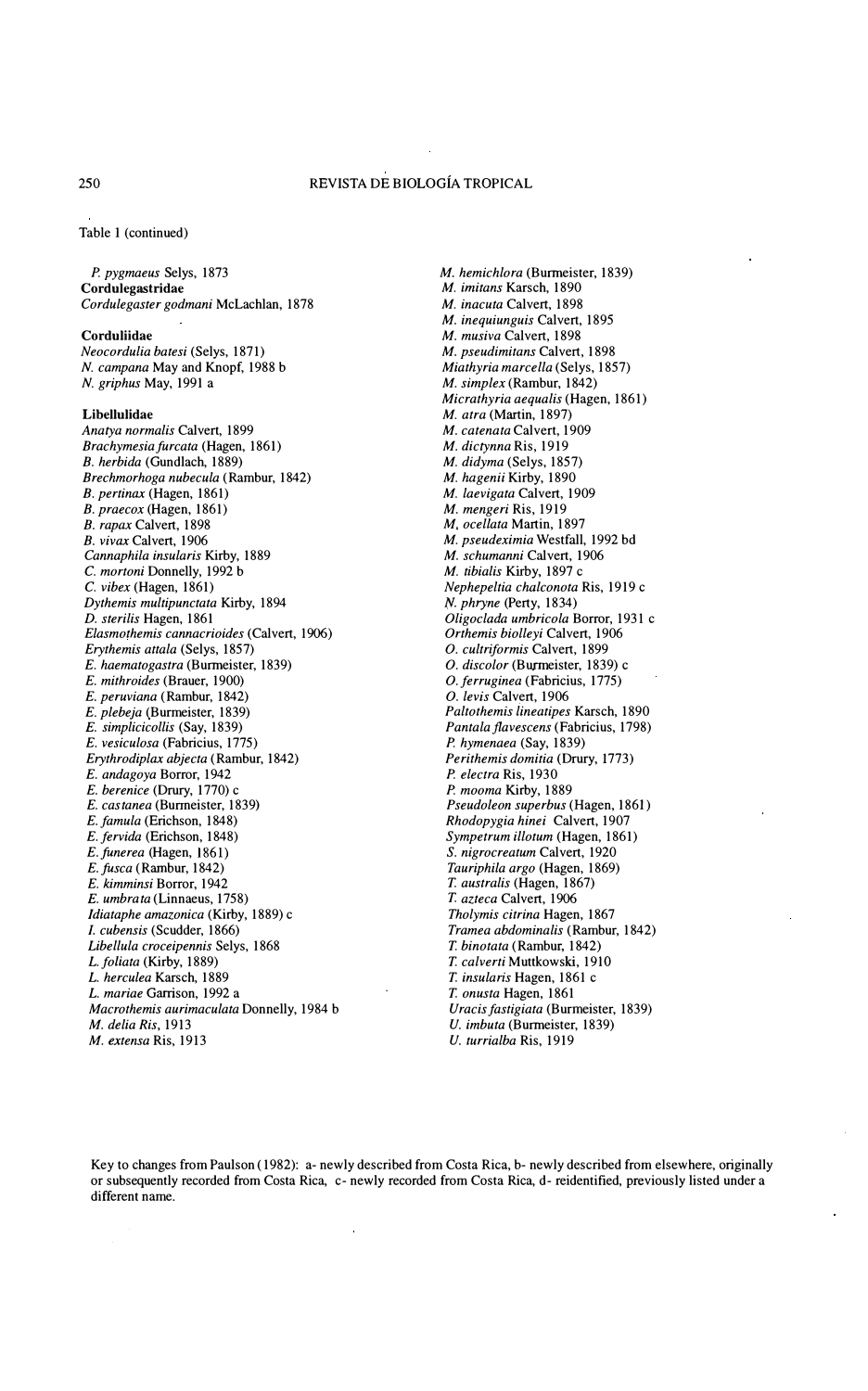# TABLE 2

Name changes from the list of Paulson (1982).

| Paulson 1982              | Current name               | Reason             | Source          |
|---------------------------|----------------------------|--------------------|-----------------|
| Anomalagrion hastatum     | Ischnura hastata           | New synonymy       | De Marmels 1987 |
| Aphylla ambigua           | A. protracta               | New synonymy       | Garrison 1986   |
| Argiallagma minutum       | Nehalennia minuta          | New synonymy       | De Marmels 1984 |
| Coryphaeschna luteipennis | Remartinia luteipennis     | Genericsplit       | Carvalho 1992   |
| Coryphaeschna perrensi    | C. amazonica               | New sp. Described  | Paulson 1994    |
| Dythemis cannacrioides    | Elasmothemis cannacrioides | Genericsplit       | Westfall 1988   |
| Erpetogomphus elaps       | E. elaphe                  | New sp. Described  | Garrison 1994   |
| Erpetogomphus viperinus   | E. bothrops                | New sp. Described  | Garrison 1994   |
| Hetaerina macropus        | H. occisa                  | New synonymy       | Garrison 1990   |
| Hetaerina maxima          | H. capitalis               | New synonymy       | Garrison 1990   |
| Lepthemis attala          | Erythemis attala           | New synonymy       | Bridges 1993    |
| Lepthemis haematogastra   | Erythemis haematogastra    | New synonymy       | Bridges 1993    |
| Lepthemis mithroides      | Erythemis mithroides       | New synonymy       | Bridges 1993    |
| Lepthemis peruviana       | Erythemis peruviana        | New synonymy       | Bridges 1993    |
| Lepthemis plebeja         | Erythemis plebeja          | New synonymy       | Bridges 1993    |
| Lepthemis simplicicollis  | Erythemis simplicicollis   | New synonymy       | Bridges 1993    |
| Lepthemis vesiculosa      | Erythemis vesiculosa       | New synonymy       | Bridges 1993    |
| Macrothemis tessellata    | M. inequiunguis            | Subspecies removed |                 |
|                           |                            | from species       | Garrison 1991   |
| Micrathyria eximia        | M. pseudeximia             | New sp. Described  | Westfall 1992   |
| Neocordulia longipollex   | N. batesi longipollex      | Combined with      |                 |
|                           |                            | another species    | May 1991        |

Paulson (1982) listed 227 species of Odonata from Costa Rica. The present list contains 268 species, 41 more than Paulson recorded. The difference in the number of species is the result of the naming of previously undescribed species (25, of which 5 had been recorded under another name) and the recording of additional species (21) from the country. Three species were recorded as questionable in Paulson's list: Hetaerina infecta (old record not confinned), Acanthagrion quadratum (misidentified, actually A. speculum), and *Anax junius* (old record not confirmed). Only one species has been deleted from the list, Perithemis thais (now considered an undescribed species). Finally, the names of 20 of the species on Paulson's (1982) list have changed (Table 2) because of synonymies or misidentifications.

The proportion of undescribed to described species in a region should decrease as the regíon becomes better known. Paulson (1982) listed 23 undescribed species that occurred in Costa Rica, representing 1.0% of the known fauna. Subsequently, 11 of these species have been described, one as a subspecies, and 13





Fig. 1. Distribution of genera (A) and species (B) among families of the order Odonata in Costa Rica.

f.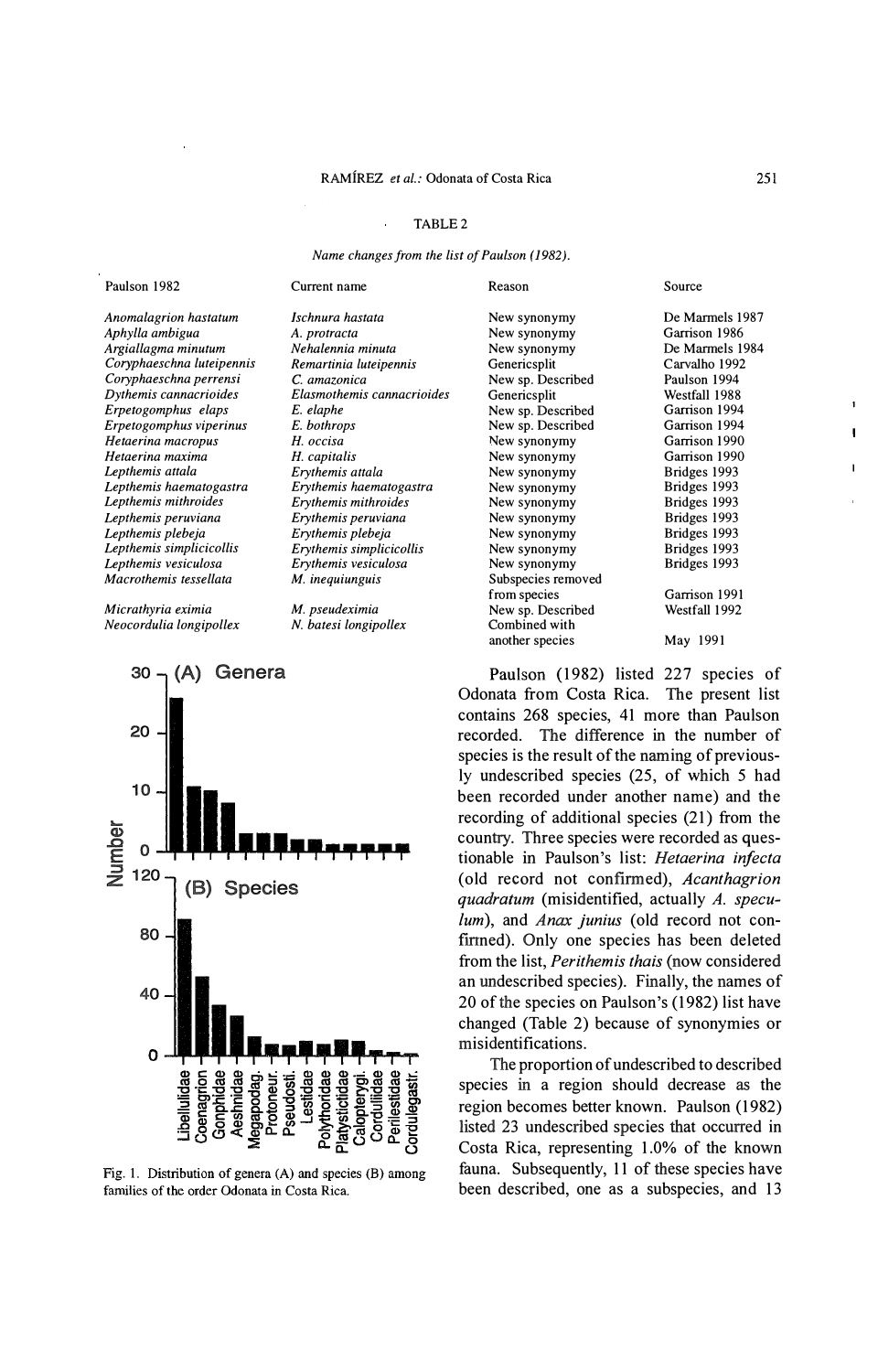species not known to Paulson have been described as well. At present, there are still at least 11 Costa Rican species awaiting description (i.e., one Miocora, four Palaemnema, two Argia, one Leptobasis, one Gynacantha, one Micrathyria, and one Perithemis), representing 0.4% of the known fauna.

The broad distributional pattems of the Costa Rican fauna were analyzed (Table 3). A surprisingly large proportion (about one-fifth) appear to be endemic either to Costa Rica (13.1%) or the Costa Rica-Panama regíon (6.7%). Another one-fourth (25.7%) of the species are endemic to Middle America region (Mexico to Panama). Almost half of the species clearly have South American affinities, either reaching their northem limit in Costa Rica (5.6%) or widespread in Middle and South America (40.2%), although their area of origin is only speculative. Only a small proportion of the fauna clearly comes from the north, reaching its southern limit in Costa Rica/Panama  $(6.3\%)$ , or is widespread in North, Middle, and South America (4.5%). A single species, Tramea insularis, is largely restricted to the West lndies and may be only a vagrant in Costa Rica.

#### TABLE 3

### Origin of the Costa Rican Odonata fauna (in percentage, total 268 species).

|                          | <b>Species</b> | Percentage $(\%)$ |
|--------------------------|----------------|-------------------|
| Middle and South America | 103            | 38.4              |
| Primarily Middle America | 69             | 25.7              |
| Costa Rica only          | 35             | 13.1              |
| Costa Rica-Panama only   | 18             | 6.7               |
| Primarily South America  | 17             | 6.3               |
| North and Middle America | 13             | 4.9               |
| Widespread               | 12             | 4.5               |
| <b>West Indies</b>       | 1              | 0.4               |

### DISCUSSION

The list of species presented here represents a significant advance in comparison with previous accounts; however, our list is by no means a final one. Some regions of the country remain poorly explored, for example the southem parts of both the Cordillera de Talamanca and the Caribbean lowlands. Several families remain poorly collected, especially those that inhabit small forested streams. In addition, several genera (e.g., Argia) need to be reviewed to clarify the number of species they include. The number of Odonata species that occur in Costa Rica is not easy to predict, but we suggest that the present list includes at least 80% of the fauna, giving a potential total of  $\sim$ 340 species.

With 268 species known to occur, the Odonata fauna of Costa Rica is surely the best known of al! Central American countries. Panama and Guatemala, with over 200 species each (D. Paulson unpublished information), are even less well explored than Costa Rica. Other well-studied Neotropical countries that support richer faunas are much larger than Costa Rica. For example, Brazil has over 650 species (D. Paulson unpublished information), Venezuela 455 (De Marmels 1990), and Mexico 330 (González-Soriano and Novelo-Gutiérrez 1996), but Costa Rica is only about 0.7%, 7%, and 3% of the size of those three countries, respectively, and has a more limited range of environments. Thus Costa Rica has a rich dragonfly fauna for íts size.

Analysis of general distribution pattems of the Odonata species recorded in Costa Rica confrrms the tropical origin of its fauna. Most species have wide distributions in Middle and South America (Table 3). Although 13.1% of the fauna is endemic to Costa Rica, this is likely the result of poor sampling efforts in adjacent countries rather than such a high degree of endemism. Studies of other taxa indicate that most tropical insects are widely distributed and that high levels of endemism or patchy distributions are probably a sampling artifact (e.g., Richards 1978, Janzen 1986, Gaston et al. 1996).

The most recent estimation of the total number of Odonata species was of 5 600 (Bridges 1994). However, many more species remain to be discovered in poorly collected regions, such as most of Central America. Following the procedure used by Gaston et al. (1996) for Hymenoptera, we use the present list to speculate about the total number of species of Odonata worldwide. The lower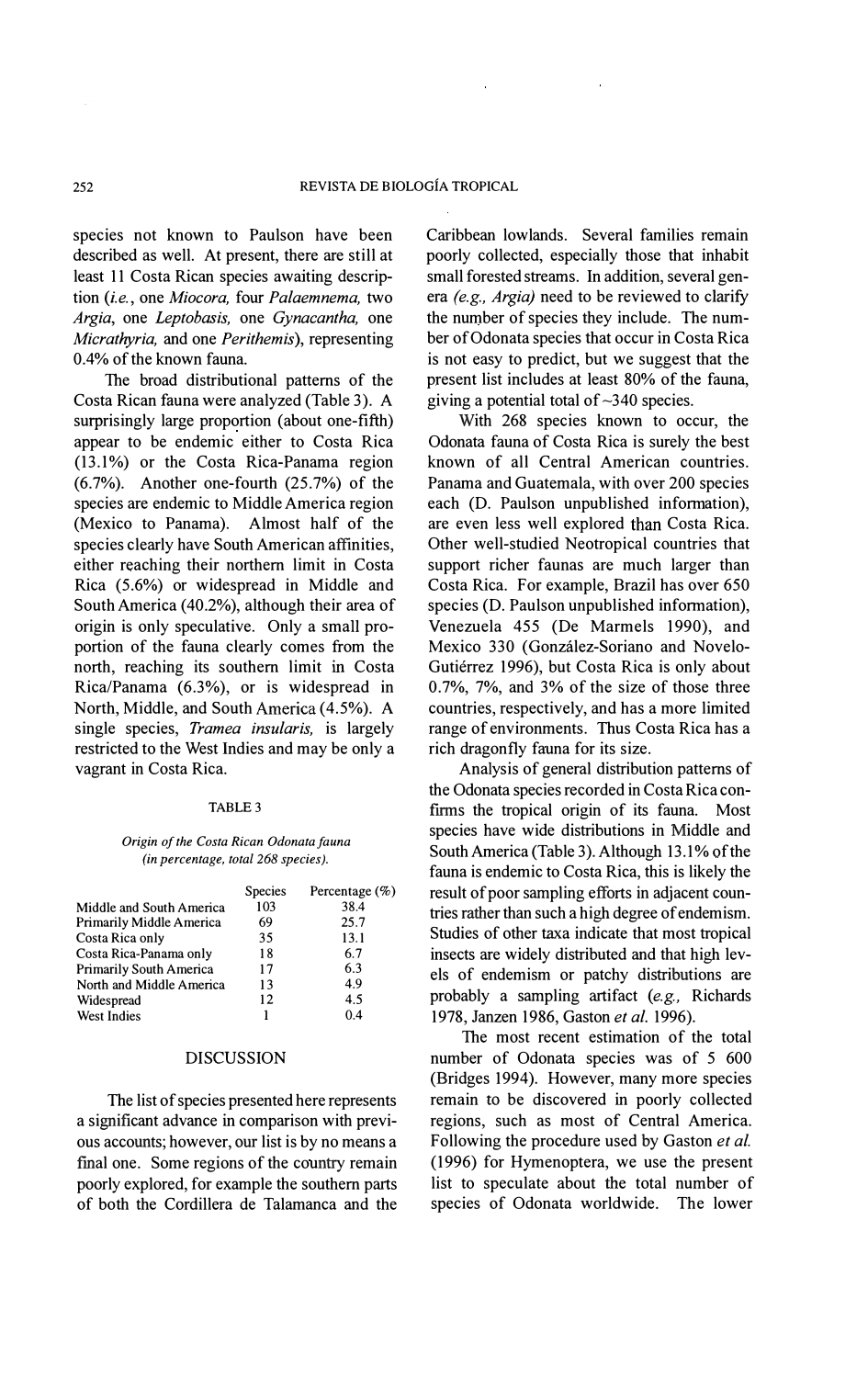limit of such an estímate will be the 5 600 known species, of which Costa Rica has 4.8%. However, studies of other animal and plant groups indicated that Costa Rica has from 3- 10% of the global species richness of most groups (Gaston et al. 1996). In that context, if we assume that Costa Rica has between 3% and 4.8% of the total Odonata fauna, then the potential total number of specíes in the order is in the range of 5 600 - 9 000. Our estímate is in general agreement with a previous one that suggested the world Odonata fauna to be composed of <10 000 species (Tennessen 1997).

. Costa Rica, although better studied than in In conclusion, the order Odonata in other Central American countries, still needs a lot of attention. The distribution of most species is imperfectly known, and nothing is known about the ecology and behavior of virtually all species. More significantly at this time of rapidly vanishing natural habitats, we have no estimate of what percent of the species are protected within the boundaries of national parks and other protected areas. The larvae could be important indicators in monitoring water quality in rivers and lakes, but only half of the species in the country have their larval morphology described (Ramírez 1997), and only the general habitat of most of them is known.

# RESUMEN

Se presenta una lista actualizada de los Odonata de Costa Rica, la cual contiene 268 especies. A pesar de ello, se espera que algunas especies más se agregen en el futuro. En comparación con trabajos anteriores, el número de especies para Costa Rica se incrementó en 41, siendo el país mejor estudiado de Centro América Las familias con mayor diversidad de especies son: Libellulidae, Coenagrionidae, Gomphidae, y Aeshnidae, que en conjunto representan ~75% del total de la fauna de Odonata en Costa Rica. La mayoría de las especies del país también se encuentran en Sur América, lo que indica una inclinación hacia ámbitos de distribución amplios, mas que altos grados de endemismo. Sin embargo, el 18% de las especies es aparentemente endémico de Costa Rica y Panamá. Con base en los números aquí presentados, se esperaría que la fauna mundial de Odonata se encuentre dentro del ámbito de 5 600 a 9 000 especies.

### ACKNOWLEDGMENTS

We are grateful to the Museo de Insectos at Universidad de Costa Rica, S. Brooks, T. Donnelly, S. Dunkle, G. Harp, and R. Novelo-Gutiérrez for sharing their data on Costa Rican Odonata. A. Ramírez was supported by the National Science Foundation (grant DEB-95-  $28434$ ) during the writing of this paper.

# REFERENCES

- Bridges, C.A. 1993. Catalogue of the family-group, genusgroup and species-group names of the Odonata of the World. Champaign, IL, privately published.
- Brooks, SJ. 1989. Odonata collected from Guanacaste National Park, Costa Rica, July 1988. Not. Odonatol. 3: 49-52.
- Calvert, P. P. 1892-1908. Odonata. p. 17-420. In EO. Godwin. (ed.). Biología Centrali-Americana. Porter and Oulau, London.
- Carvalho, AL. 1992. Revalidation of the genus Remartinia Navás, 1911, with the description of a new specíes and a key to the genera of Neotropical Aeshnidae (Anisoptera). Odonatologica 21: 289-298.
- De Marmels, J. 1984. The genus Nehalennia Selys, its species and their phylogenetic relationships (Zygoptera: Coenagrionidae). Odonatologica 13: 501-527.
- De Marmels, J. 1987. Ischnura (Anomalagrion) cruzi sp. n., eine neue Kleinlibelle aus Kolumbien (Odonata: Coenagrionidae). Mitteil. Ent. Gesell. Basel N.E 37: 1-6.
- De Marmels, J. 1990. An updated checklist of Odonata of Venezuela. Odonatologica 19: 333-345.
- Garrison, R.W. 1986. The genus Aphylla in Mexico and Central America, with a description of a new species, Aphylla angustifolia (Odonata: Gomphidae). Ann. Ent. Soc. Am. 79: 938-944.
- Garrison, R.W. 1990. A synopsis of the genus Hetaerina with descriptions of four new species (Odonata: Calopterygidae). Trans. Am. Ent. Soc. 116: 175-259.
- Garrison, R. W. 1991. A synonymic Iist of the New World Odonata. Argía 3: 1-30.